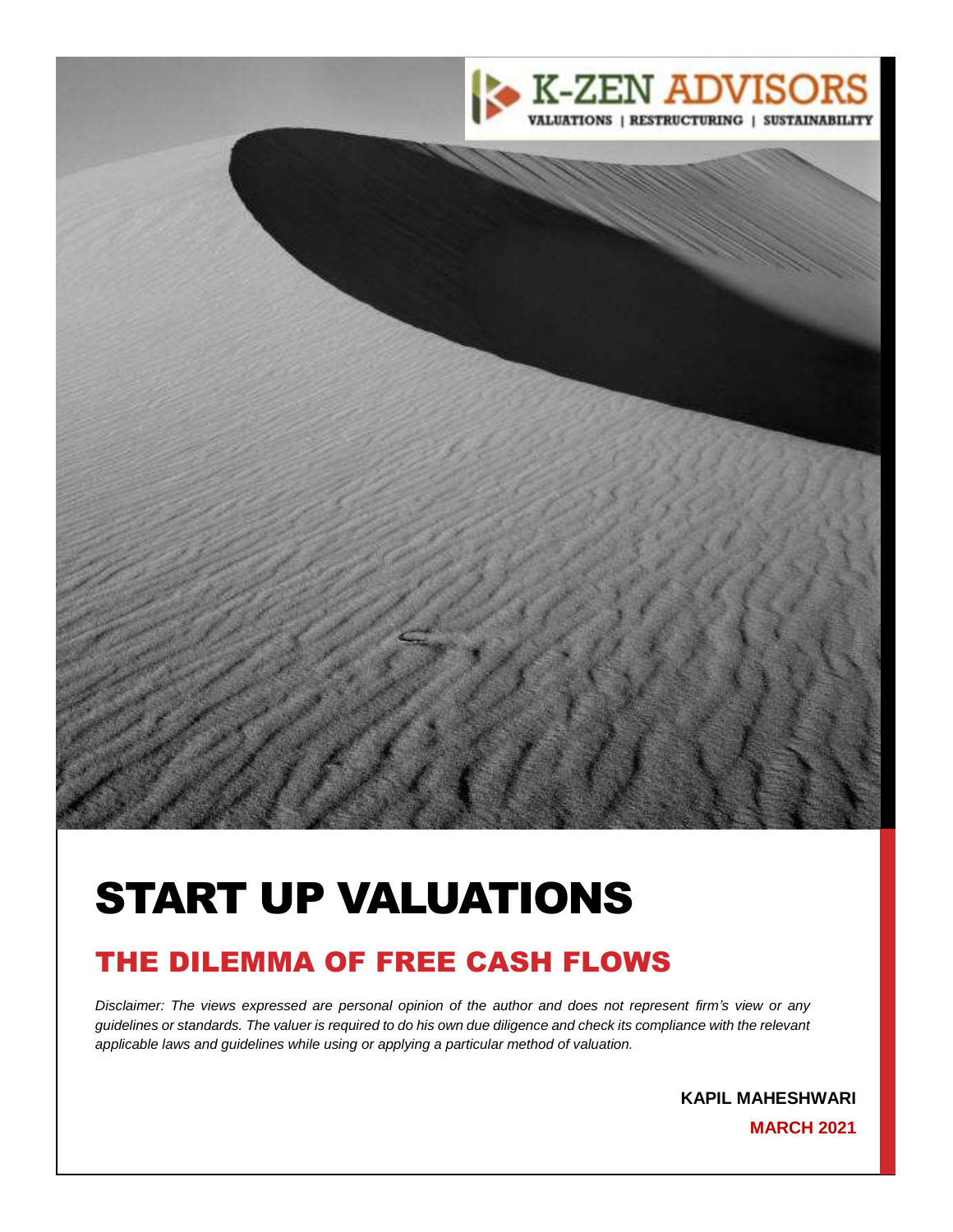# START UP VALUATIONS THE DILEMMA OF FREE CASH FLOWS

# **BACKGROUND**

The valuation of the Start Ups has been one of the most discussed topic for investment professionals in 2020 and in 2021 with several billion dollar worth IPO's planned by Indian Technology Start-ups the discussion is further gaining steam. Generally, Price of Recent Investment (PORI) is considered to be a fair indicator of the value of the start-up. Under PORI, if the last investor has come at say \$100 million valuation, this becomes the benchmark for the next investor coming in. Considering that the recent investment satisfies the level 1 input of valuation as per accounting guidelines and also satisfies market approach application criteria, PORI definitely holds significant weight as an indicator of fair value. The big challenge however is that many times the initial investors would have got something more than an equity shareholder (in form of certain controls or covenants) and equating that to ordinary equity share value could be misleading. Also in an IPO the focus will shift from last Investment Price to multiples of comparable globally listed peers (as Indian peers may not be listed). Additionally with high volatility in the values of start-ups, the date of valuation is an important parameter for the analyst to consider.

Broadly, the main difference between early stage start up and mature publicly listed business is that the listed company will have more concrete facts and figures to work upon. A steady stream of revenue and profitability makes it easier to estimate the Free Cash Flows which are non-existent for early stage start-ups. **This is the great dilemma for Valuer as how reliable are the future projections and free cash flow estimates provided by the management and the approach to take.** In the subsequent section, we have touched upon the basic checks which the Valuer can consider while applying the Income approach for Start-up Valuations.

Also, one additional parameters which one shall consider while evaluating start-ups is the probability of success/failure. As per HBR, on an average - good plans, people, and businesses succeed only one in ten times. The valuer can therefore use an acceptable matrix which can estimate the probability of success or failure of the start- up based on management expertise, demand, pricing and moat around the business.

#### TIMING IS EVERYTHING

More than  $8a\%$  of the money invested by venture capitalists goes iato the adaloncent phase of a company's life cycle. In this period of accelerated growth, the financials of both the eventual win-<br>ners and lovers look strikingly similar.





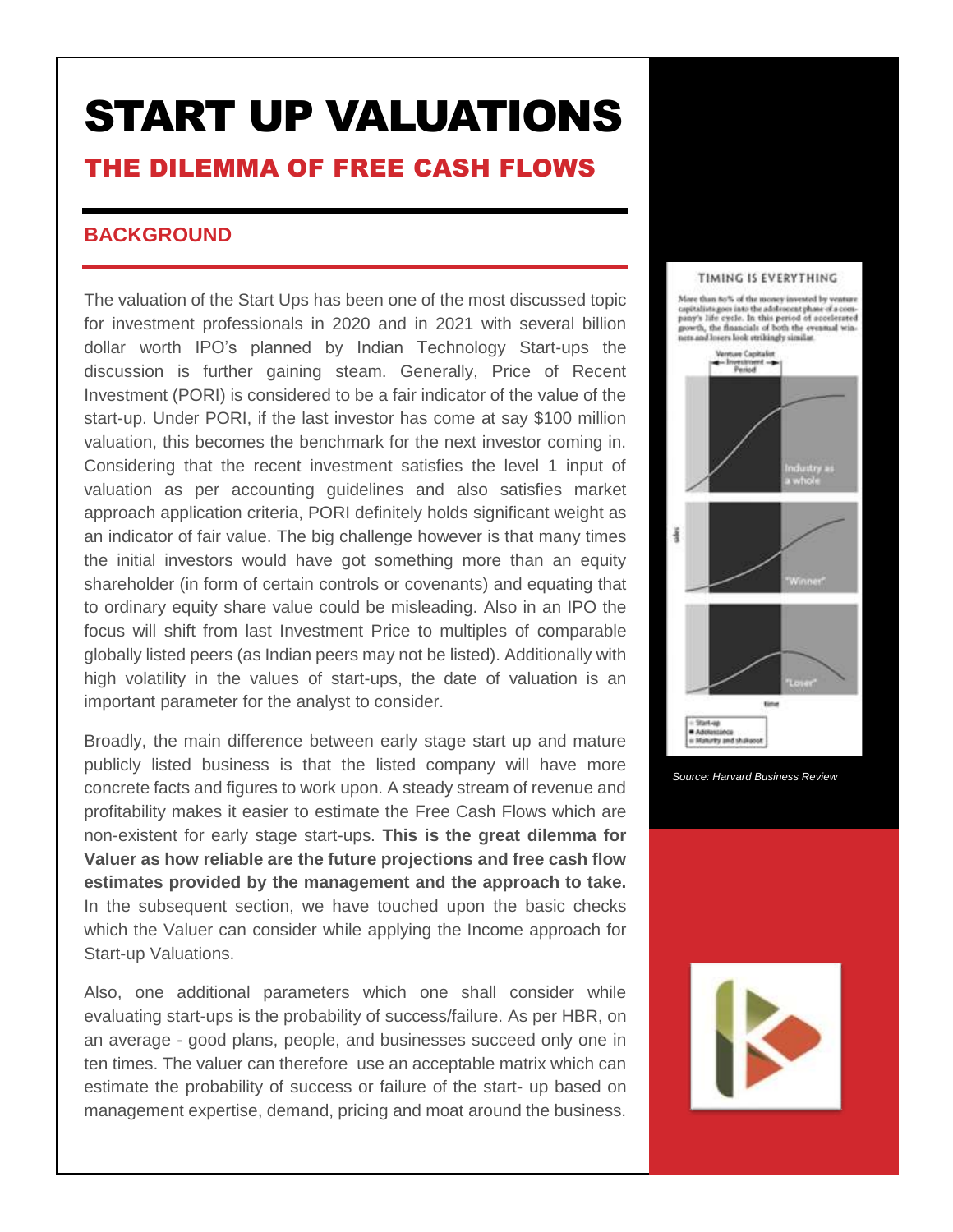#### **Discount Rate Estimates**

| <b>Stage &amp; Target Return</b> |        |
|----------------------------------|--------|
| <b>Start Up</b>                  | 50-70% |
| Stage I                          | 40-60% |
| Stage II                         | 35-50% |
| Bridge/IPO                       | 25-35% |

*\*Source: Prof Aswath Damodaran*

**We are our choices. Build yourself a great story. -** Jeff Bezos



# **START UP CLASSIFICATION AND APPROACH**

**Start Ups can be broadly classified into two categories:**

- **1) Revenue Generating Start Ups**
- **2) Pre Revenue Start Ups**

**For Revenue Generating Start-ups** there is a proof of concept and of the product's ability to generate revenue. These start-ups may not be profit making however their ability to generate revenue makes them less riskier than the pre revenue stage companies.

DCF is an acceptable valuation method for revenue generating startups, however some key points shall be kept in mind are:

 The start-ups may take long to turn profitable, so the explicit forecast period should be longer in duration.

 Growth is a product of Return on Capital (ROC) and Reinvestment Rate (RIR) so make sure that requisite reinvestment which commensurate with projected Growth is done by the company.

 PV of Terminal Value may range from 60-80% of the total value of the start up

Discount Rate shall reflect the Target Return to an Investor

Apart from Income approach, one can corroborate the findings using the market approach by making necessary adjustments.

**For Pre Revenue Start-ups** it becomes more complex as actual revenue numbers are not available and thus proof of concept is not established. The additional factors thus to consider in such cases are:

a) **Traction** which can be objectively quantified through number of users, quality of customers etc.

b) **Strength of Founding Team** highlighted through their relevant experience, skill and commitment to the business

c) **Prototype** of working model of your product

d) The **Supply and Demand** framework and the **Moat** around the business

e) **Margins** of the business